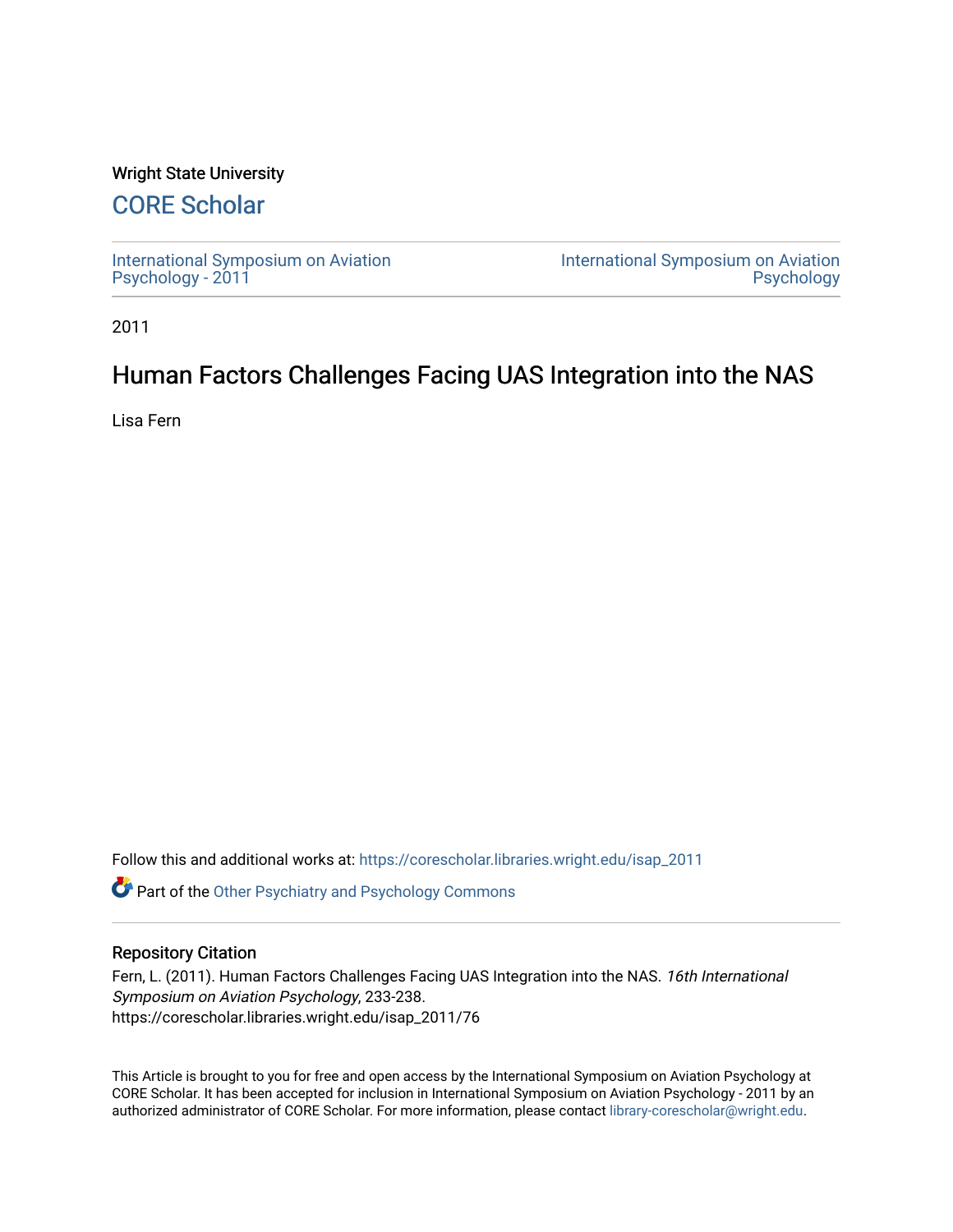#### HUMAN FACTORS CHALLENGES FACING UAS INTEGRATION INTO THE NAS

Lisa Fern San Jose State University Research Foundation Moffett Field, CA

The need to fly Unmanned Aircraft Systems (UAS) in the National Airspace System (NAS) is increasing at a rapid pace. In order to address some of the issues impeding regular UAS access to the NAS, the National Aeronautics and Space Administration has begun a new program to assist the FAA and stakeholder community in establishing requirements for routine operations. One of the technical pillars of this program is the Human Systems Integration (HIS) effort which will work toward two major objectives: development of a research test-bed and database to provide data and a proof of concept of a Ground Control Station (GCS) for UAS integration into the NAS; and work with standards organizations to develop human factors guidelines for GCS operation in the NAS. In addition to a brief overview of the HSI program and objectives, members from the HSI group will present what they consider the biggest human factors challenges to the integration of UAS in the NAS, and how these challenges will be addressed in the program. The authors have been chosen for their individual expertise in differing areas relevant to the issue such as: military and civil UAS operations, small UAS operations, air traffic control and airspace management, pilot/operator challenges, and guidelines development. This paper therefore attempts to provide a comprehensive overview of the wide range of human factors challenges facing the integration of UAS into the NAS for regular operation.

Continuing demand for the use of Unmanned Aircraft Systems (UAS) has put increasing pressure on airspace operations in civil airspace. The need to fly UAS in the National Airspace System (NAS) in order to perform missions vital to national security and defense, emergency management, and science, is increasing at a rapid pace. In addition to limiting UAS usage for civilian applications, current Federal Aviation Administration (FAA) restrictions on UAS access to the NAS constrain the U.S military's ability to fulfill regular training requirements to prepare UAS operators for combat. The National Aeronautics and Space Administration (NASA) has begun a new program to support the UAS community in developing a national strategy for the integration of UAS into the NAS. Program leaders aim to transition design guidelines, algorithms, technologies, operational concepts, and knowledge to the FAA and stakeholder community to assist them in establishing requirements for routine operations.

As one of the technical pillars of this new NASA program, the HSI effort will apply human factors research principles to achieve two major objectives: development of a research test-bed and database to provide data and a proof of concept of a Ground Control Station (GCS) for UAS integration into the NAS; and collaboration with standards organizations to develop human factors guidelines for GCS operation in the NAS.

The purpose of this paper is to provide a brief overview of the HSI program and how it fits within the larger program, proposed methodology, and research objectives, presented by the technical element's Project Engineer. In addition, four other members from the HSI group will present what they consider the most important human factors challenges to the integration of UAS in the NAS, and how these challenges will be addressed within the scope of the program. They will detail previous research efforts and findings, and present how this knowledge will be applied to future research in this new area of UAS integration into civil airspace. The authors have been chosen for their individual expertise in differing areas relevant to the issue, thus providing a comprehensive overview of the wide range of human factors challenges being faced. The authors' areas of expertise and backgrounds include: military and civil UAS operations, small UAS operations, air traffic control (both current and NextGen) and airspace management, pilot/operator challenges, and guidelines development.

#### **UAS in the NAS: Human Systems Integration R. Jay Shively NASA Ames Research Center Moffett Field, CA**

NASA is initiating a project to address the formidable technical barriers related to safety and operational challenges associated with routine access of UAS to the NAS. The program will address an increasing need to fly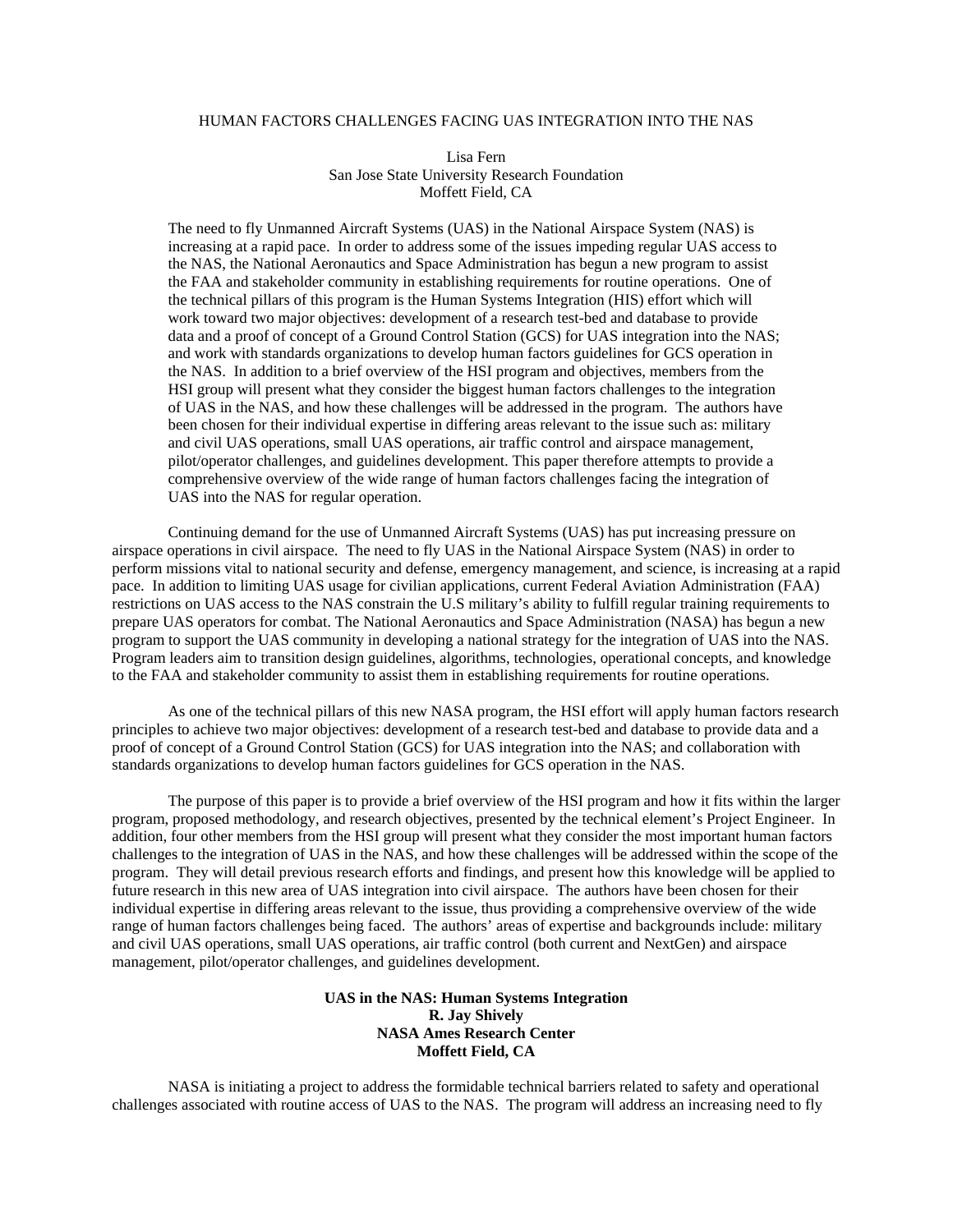UAS in the NAS to perform missions of vital importance to Homeland Security, Defense, Emergency Management as well as commercial applications, which directly supports goal six of the National Aeronautics R & D Plan (2010) to "develop capabilities for UAS NAS integration". The overall effort will cover four key technical areas; 1) Separation assurance, 2) Human Systems Integration, 3) Communication and 4) Certification. While these technical areas will necessarily interact, the current discussion will focus on the Human-Systems Integration (HSI) element.

 The focus of the HSI effort is specifically on safe access to the NAS. It seeks to provide the capabilities, meet the information requirements and allow interactions with current and NextGen airspace operations. This effort will NOT address overall human factors problems concerning Ground Control Station (GCS) design, nor offer specific solutions for a particular UAS. Instead, the primary goals are to define the information requirements for a UAS to operate in the NAS (now and future), and how to present that information in an integrated/intuitive fashion. This last step is critical to ensure that operator workload remains manageable while increasing situation awareness of the airspace and the entities operating in that airspace. A prototype display suite will be integrated with an existing ground station to serve three purposes; 1) serve as a test-bed for procedures/ displays, 2) provide data input for guideline development, and 3) serve as an instantiation/ proof of concept of those guidelines. Another key goal of this effort is for NASA to work with standards organizations to capture the lessons learned from this effort and others as guidelines for the design of GCS access to the NAS.

 A workshop that includes stakeholders from industry, academia, and government will be conducted to ensure that all critical issues are addressed, that no unnecessary duplication of effort takes place, and that strategic partnering is pursued to maximize limited resources. In addition to the workshop, two key tasks will be completed in the first year of the project. An information requirements task will be the crux for all the future work. Through analytical evaluation of the Federal Air Regulations (FARs), interviews with manned aircraft pilots, ATC and UAS operators, we will determine what information is required for UAS operators in a ground station to operate in the NAS, including update rates, latencies and accuracies of the information. In addition, a literature survey and review of all existing ground stations will be completed, including any fielded systems as well as  $R \& D$  efforts, to ensure that the project will build on, and not duplicate, on-going efforts for operation in the NAS.

 Taking the findings of these efforts into the later years of the project will serve as the basis of simulations and flight tests to develop, test and document a prototype candidate display suite that allow integration into the NAS. This work will, in turn, serve as the database with which to work with standards organizations to develop guidelines for UAS GCS operation in the NAS. The project will endeavor to use this and other forums to keep the UAS and Aviation Psychology communities abreast of our efforts.

#### **Challenges to the Seamless Integration of UAS into NextGen: Supporting Pilot Roles and Responsibilities Walter Johnson NASA Ames Research Center Moffett Field, CA**

A major challenge to routine operations by UAS in the NAS is the need for special handling by air traffic control (ATC). This need is due to the discrepancies between how UAS vehicles and manned aircraft are presently managed. Today these systems are handled on a case-by-case basis and require special permission for almost all operations in positively controlled airspace (where separation is a direct responsibility of the air traffic controller), such as flight levels above 18000 ft and terminal control areas (TRACONS). In these airspaces, for a UAS vehicle to look and feel to the controller like other vehicles operating in positively controlled airspace the vehicle would have to behave like other manned vehicles. This will require UASs to:

- 1. File a normal flight plan: departure and arrival locations, en route routing, altitude, etc.
- 2. Conduct normal departure, climb-out and landing procedures; no special handling
- 3. Maintain see and avoid and collision avoidance from other traffic (both IFR and VFR traffic)
- 4. Establish and maintain routine communication with the controller, where lost comm. is a rare event.
- 5. In the event of lost comm. follow standard radio out procedures so that the controller can predict what control actions are needed to maintain safety of flight for the UAS and others operating near the UAS.
- 6. Respond to control instructions in a timely manor
- 7. When requested expedite responses to control instructions
- 8. Maintain a minimum safe distance from convective weather, icing, and turbulence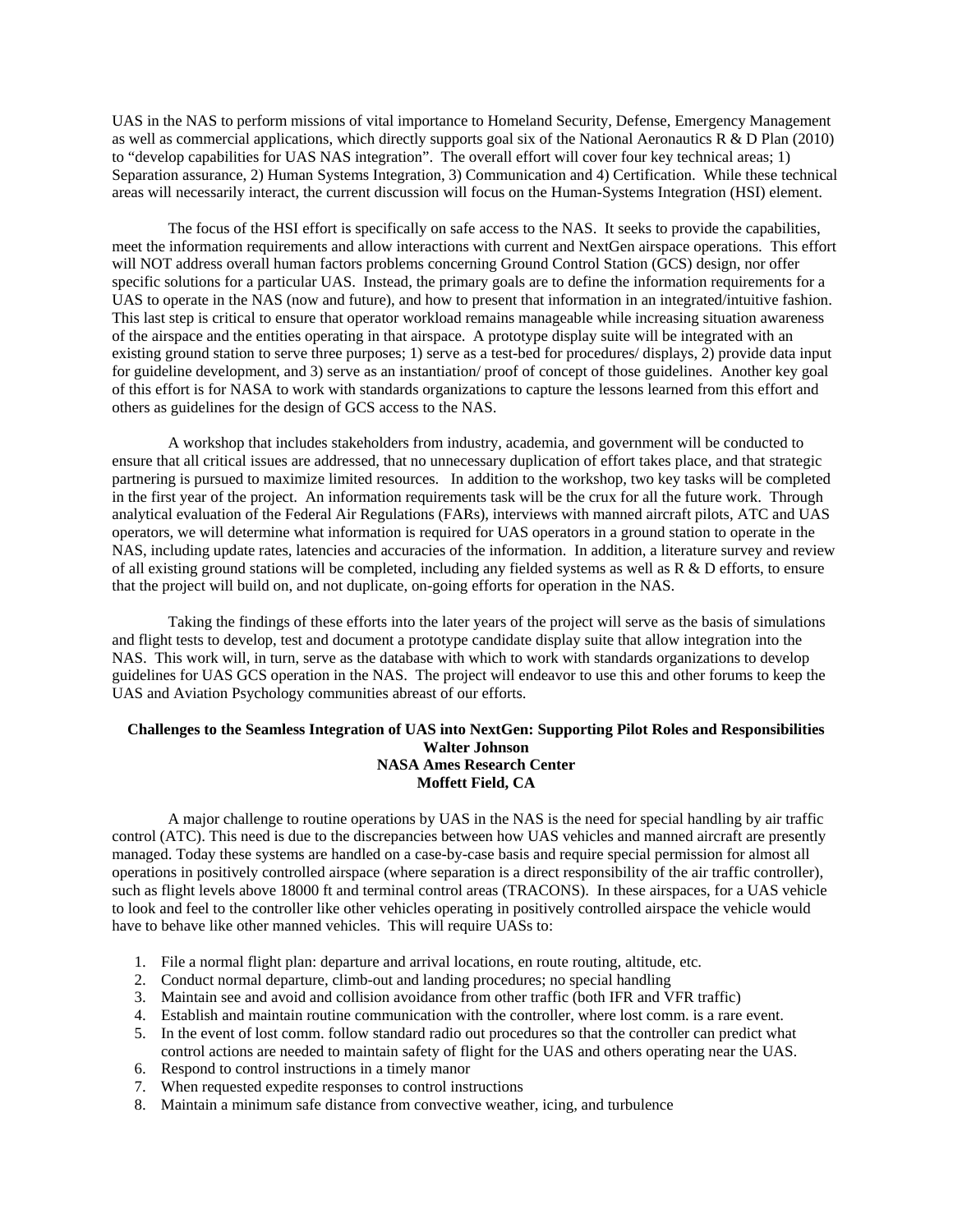Unfortunately, UAS vehicles are not uniformly equipped with standard communication and navigation equipment, do not have see and avoid capability, and their pilots (we use the generic term 'pilot' without taking a stand on required training) are often not in regular direct radio communications with ATC. As a result of these and other differences between UASs and manned aircraft operations (both VFR and IFR) in the NAS, the FAA typically requires sterile corridors for UAS arrivals and departures, and blocked airspace during en route flight.

However, fitting into today's NAS is both an easier and a harder proposition than fitting into the NAS as it evolves over the next 5-10 years. Over the next decade the system for management of positively controlled airspace will undergo a transition. This new system, called NextGen, is being designed around operational concepts that require trajectory-based operations (TBO). In TBO an aircraft is expected to maintain a 4D trajectory, or flight plan, that is sufficiently detailed to support ground-based conflict detection and resolution. The primary reasons for this is to provide automated separation assurance systems, managed by groundside automation, with intent information that will in turn enable automated conflict detection and resolution support to air traffic controllers; and to ensure schedule conformance. The job of the pilot will be to monitor and ensure conformance to the 4D trajectory. This method of controlling the aircraft is an outer-loop supervisory control function. Inner loop control will continue to be handled primarily, by automation embedded in the flight management systems and autopilots, and for lesser equipped, by the pilot, with the goal of keeping the aircraft on its flight plan.

To the extent that the operation of future UAS systems will also tend to be an outer-loop function, the HSI challenge for these systems will very likely parallel those being encountered in the non-UAS elements of NextGen. There are positives and negatives to this new situation. On the plus side, the GCS is not volume and weight limited in the same way as is typical for a flight deck. Subject to basic ergonomic limits, there is a lot of space in which to put displays, automation (computers), and controls (a mouse!). Also, you needn't worry about hardening systems to deal with turbulent encounters (the aircraft may bounce but the ground station does not). So the UAS pilot is not encumbered by in-flight environmental factors that make interacting with advanced controls and displays difficult for pilots. Then there are the challenges, including those to immediate situation awareness (e.g., no window for direct viewing of traffic, weather, terrain, and other environmental hazards); no direct vestibular, visual, or auditory information that pilots typically use to monitor such things as aircraft accelerations, rotations, turbulence, loss of lift, and engine performance (sputtering, engine spikes, etc.); and those that can be traced to loss of continuity and lags in communications between the aircraft and the ground station (radio communication delays and lags, lost link).

Not all of the above challenges affect the ability to fit seamlessly into the present day and future NAS, but several elements can be identified and need to be worked. First, traffic and hazard awareness, and the ability of the UAS pilot to respond to these in a manner similar to a pilot of a manned aircraft. For present day operations this means a flight management system (FMS) and associated interface that keeps aircraft on planned trajectories, displays for weather and terrain, and conformance to the current flight plan, and an on-board system that can handle the see-and-avoid maneuvers. For NextGen operations this means displays of weather and terrain to allow pilots to effectively plan trajectory modifications; and probably displays of traffic, with conflict detection and resolution tools, that will allow them to plan conflict free modifications. Also, if there are times when the UAS must act autonomously to deal with the "see-and-avoid" traffic hazards, the problem of smooth transition of roles and responsibilities back and forth between the UAS and the operator will need to be supported.

#### **Research Steps Towards Operating Small Unmanned Aircraft Systems in the National Airspace System Anna Trujillo NASA Langley Research Center Hampton, VA**

Work within the Human Systems Integration element of the NASA Unmanned Aircraft Systems program at the NASA Langley Research Center (LaRC) will evaluate candidate "on-the-loop" Ground Control Stations that will allow UAS operators to maintain safe separation between the unmanned aircraft and other vehicles in the National Airspace System. The LaRC work has a focus on small UAS (sUAS) which present unique requirements due to portable GCS that are often equipped with point-and-click interfaces, with inner loop control handled by vehicle software. "On-the-loop" control, as opposed to "in-the-loop" control, incorporates outer-loop control, or control of higher level and typically slower changing vehicle dynamics, which requires a high level of vehicle autonomy. This high level of autonomy leads to a central problem of integrating UAS into the NAS – a potential automation mismatch between UAS and ATC. In the current system, immediate execution of ATC commands is possible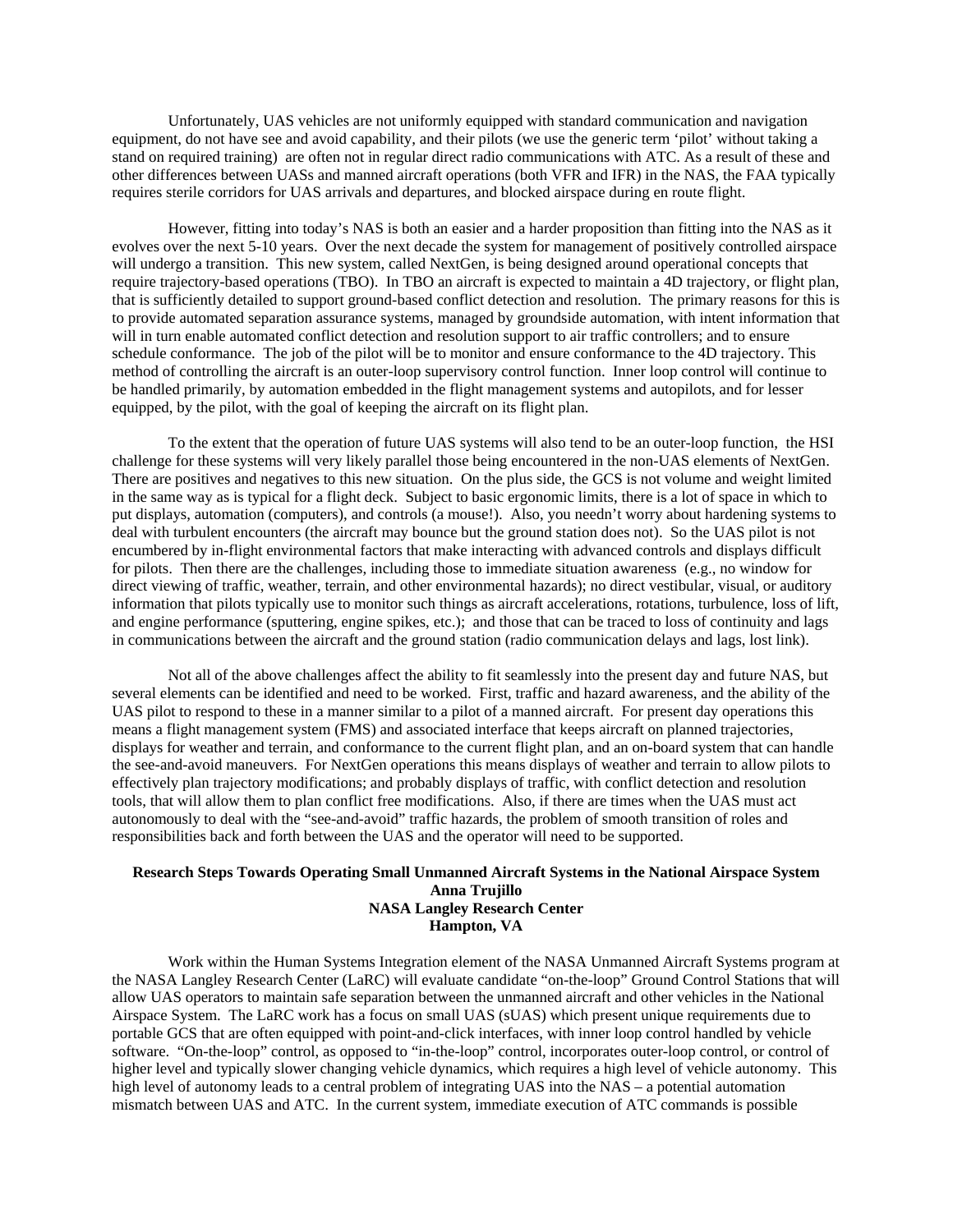because the commands typically include functions quickly accessible to the pilot on the flight deck, especially through manual control. This ability to easily execute ATC commands is likely due to evolution of piloted flight decks in concert with the NAS. sUAS, however, have evolved in user communities outside of the NAS such as the military. This evolution of system design coupled with portability requirements from both the military and hobbyists, led to operator systems with limited display space, limited vehicle system status, and limited trajectory management. Hence, quickly executing typical ATC commands can be difficult since the operator must often traverse several command menus, and possibly perform mental calculations to translate the ATC command into actions using current day interfaces, which are typically more "point and click" with minimal trajectory definition rather than "stick and rudder."

The above characteristics – an automation mismatch between the UAS and ATC, a high level of autonomy, and portable GCS – will drive the Concepts of Operations (CONOPS) and information requirements for sUAS. The primary driving force behind the CONOPS and information requirements for the GCS will be the need for the UAS to respond directly to ATC in a timely manner. This operating condition will help define the information UAS operators need in order to aviate, navigate, communicate, and manage the systems of the vehicle in the NAS. Initially, research will establish response time requirements for ATC to the vehicle operator, and operator to the UAS for on-the-loop UAS operations. ATC to UAS command response was chosen because this response time is seen as generating the most restrictive requirements in controlled airspace. In addition, operator hand-off protocols (a change in GCS for a given vehicle) will be defined to accommodate differences in operational endurance and in some cases line-of-sight operational requirements. This effort will define procedures necessary for UAS response to vehicle specific operations during operator handoff while maintaining high levels of safety through situational awareness of the vehicle, mission, and the characteristics of the aerospace in which the vehicle is operating. Lastly, the HSI effort will incorporate off-nominal operations into any recommended guidelines. This will aid in showing the robustness and limitations of proposed concepts.

The UAS in the NAS research steps in HSI at LaRC include batch simulations with a pilot model, simulations with human-in-the-loop (HITL) or on-the-loop, and flight-testing. The batch simulations will allow for refinement of GCS concepts before HITL testing. The testing of the concepts generated will follow an incremental process such that initial testing will be with a single UAS pilot operating a vehicle alone in the NAS, then a single UAS pilot operating a vehicle with other simulated vehicles in the NAS, and finally multiple vehicles operating in the NAS that will include vehicles with varied missions and performance characteristics. This testing will provide a proof of concept and design requirements for sUAS operations in the NAS.

### **Flying NASA Unmanned Aircraft: A Pilot's Perspective Mark Pestana NASA Dryden Flight Research Center**

A century of aviation evolution has resulted in accepted standards and best practices in the design of human-machine interfaces - the displays and controls which serve to optimize safe and efficient flight operations and situational awareness. The current proliferation of non-standard, aircraft-specific flight crew interfaces in UAS, coupled with the inherent limitations of operating UAS without in-situ sensory input and feedback (aural, visual, and vestibular cues), has increased the risk of mishaps associated with the design of the "cockpit". The examples of current non/sub standard design features range from "annoying" and "inefficient", to those that are difficult to manipulate/interpret in a timely manner, as well as "burdensome" and "unsafe". A concerted effort is required to establish best practices and standards for the human-machine interfaces, for the pilot as well as the air traffic controller.

For example, the presentation format of information is critical. Any teacher knows that the digital clock is no way to teach a classroom to tell time; children barely know the relationships between the numerical symbols, much less their values. In contrast, the traditional analogue display offers all the numbers at once, in order of their relationship, and the hands point to current time. Moreover, the ''trend'' of time is indicated by the movement of the second hand. Similarly, traditional cockpit displays —mostly analogue gauges—have needles that point at numerical values. Many gauges are labeled with ''green arcs'' and ''red lines,'' indicating the normal range of values, or limits, respectively. During typical flight the pilot routinely devotes time and attention to the assessment of information. A quick glance across analogue gauges affords the pilot a ''normal'' assessment if gauges are pointing in normal directions, without needing to read the actual numbers. In the same glance, the pilot can detect a needle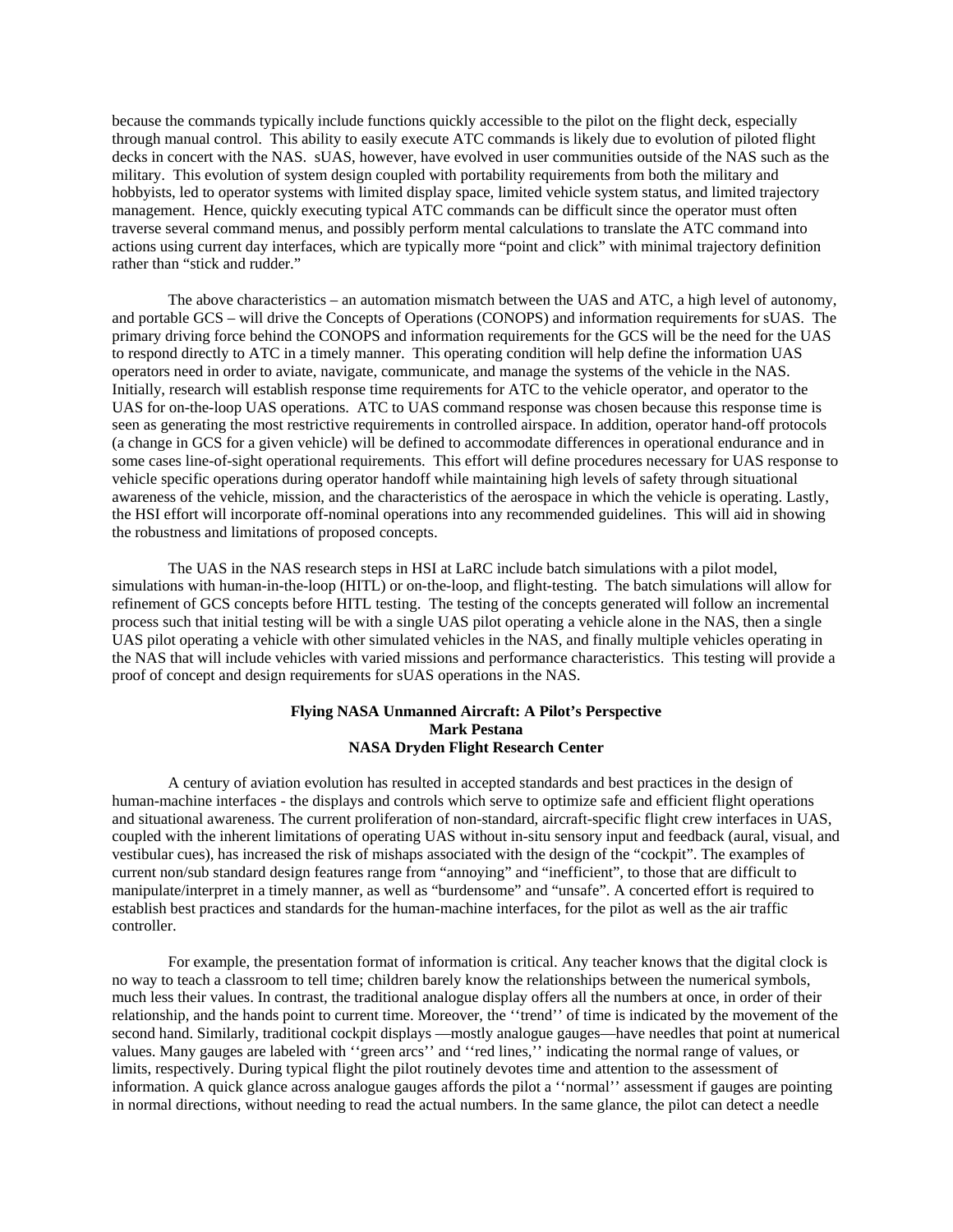pointed in ''abnormal'' or ''unsafe'' directions, and assess the condition by noting the value. In digital presentations typical of UAS , precise numbers are displayed, but the pilot must take precious moments to determine whether a number is in the normal range or is trending toward abnormal.

Terminology used in the displays is also vitally important. In these software-intensive systems, development engineers refer to interface control documents to develop the menu-driven commands and displays. When pilots are not part of the development process, the resulting terminology can be baffling. Words such as ''enable'' or ''inhibit,'' probably derived from the software coding, supplant standard ''on'' or ''off'' commands. Sometimes, clicking the cursor on a command results in the familiar, ''Are you sure?'' dialogue box common to certain PC-based operating systems. Sometimes, the results are less benign. An infamous case involved a fuel heater switch labeled, ''FUEL HEAT INHIBIT.'' The pilot was given two choices for the fuel heater command: ''ENABLE'' or ''DISABLE.'' To turn on the fuel heater required the pilot to ''disable'' the ''inhibit'' … a double negative! This protocol has been changed to, ''FUEL HEATER,'' ''ON'' or ''OFF.''

In addition, roles, responsibilities, knowledge and skill sets are subject to redefining the terms, "pilot" and "air traffic controller", with respect to operating UAS, especially in the Next Gen NAS. The knowledge, skill sets, training, and qualification standards for UAS operations must be established, and reflect the aircraft-specific humanmachine interfaces and control methods.

 NASA's recent experiences with flying its MQ-9 Ikhana in the NAS for extended duration, has enabled both NASA and the FAA to realize the full potential for UAS. Ikhana is a Predator-B/Reaper UAS modified for research. After several years of planning and negotiation, in 2007 the FAA granted a Certificate of Authorization (COA) to NASA which enabled the use of Ikhana for wildfire geo-location missions while flying in Class A airspace in the NAS. The technology which was demonstrated, coupling a NASA infrared sensor with the aircraft satellite data-link system, provided unprecedented information to fire-fighting agencies in near real-time. The concerted planning effort involved detailed analyses to optimize expected flight routes without significant impact to air traffic lanes, or flight over dense population centers, and demonstrate a safe return to home base in the case of loss of the command-and-control link. Additionally, to prepare for systems emergencies (e.g. generator failure, engine failure) which would prevent Ikhana from returning to its primary landing site at Edwards AFB, detailed analyses were performed to locate remote landing sites and selected military bases within a 50-mile glide distance of the flight route. Four initial demonstration missions, of up to 20 hours, were flown in August and September, reaching as far as Montana, Wyoming, Idaho, and Washington, covering several fires on each mission. In October, when Southern California "exploded" in multiple wildfires, Ikhana flew four missions in a five-day period. The overall success of this campaign is measured best by the feedback from the fire incident commanders- e.g. "…lives and property saved… because of NASA's Ikhana". The efforts by NASA and the FAA brought about a greater understanding of the implications of current limitations (e.g. lack of sense-and-avoid capabilities) in mitigating the risks and tackling the challenges associated with integrating UAS in the NAS.

#### **Alan Hobbs San Jose State University Moffett Field, CA**

Ground control stations of a UAS range from small commercial off-the-shelf laptops, to sophisticated purpose-built shelter trailers or control facilities. The GCS, which is essentially a ground-based cockpit, must provide the pilot with the information needed for safe flight, and enable the pilot to make the necessary control inputs in a timely and accurate manner. A challenge for the designers of GCS is to enable the UAS pilot to maintain situational awareness in the absence of the rich perceptual cues available to the pilot of a conventional aircraft (Pestana, 2008).

Many of the display requirements for a GCS are similar to those in conventional aircraft, such as airspeed, attitude and the performance of on-board systems. In other cases however, the GCS must provide the UAS operator with unique classes of information. Examples are: the strength of the communication link, the frequency band in use for aircraft commands, radio spectrum activity, and the status of the GCS itself. The pilot may also require visual information on the surrounding environment, either for landing or takeoff, collision avoidance, or weather avoidance (Cooke, et al. 2006, Hobbs, 2010).